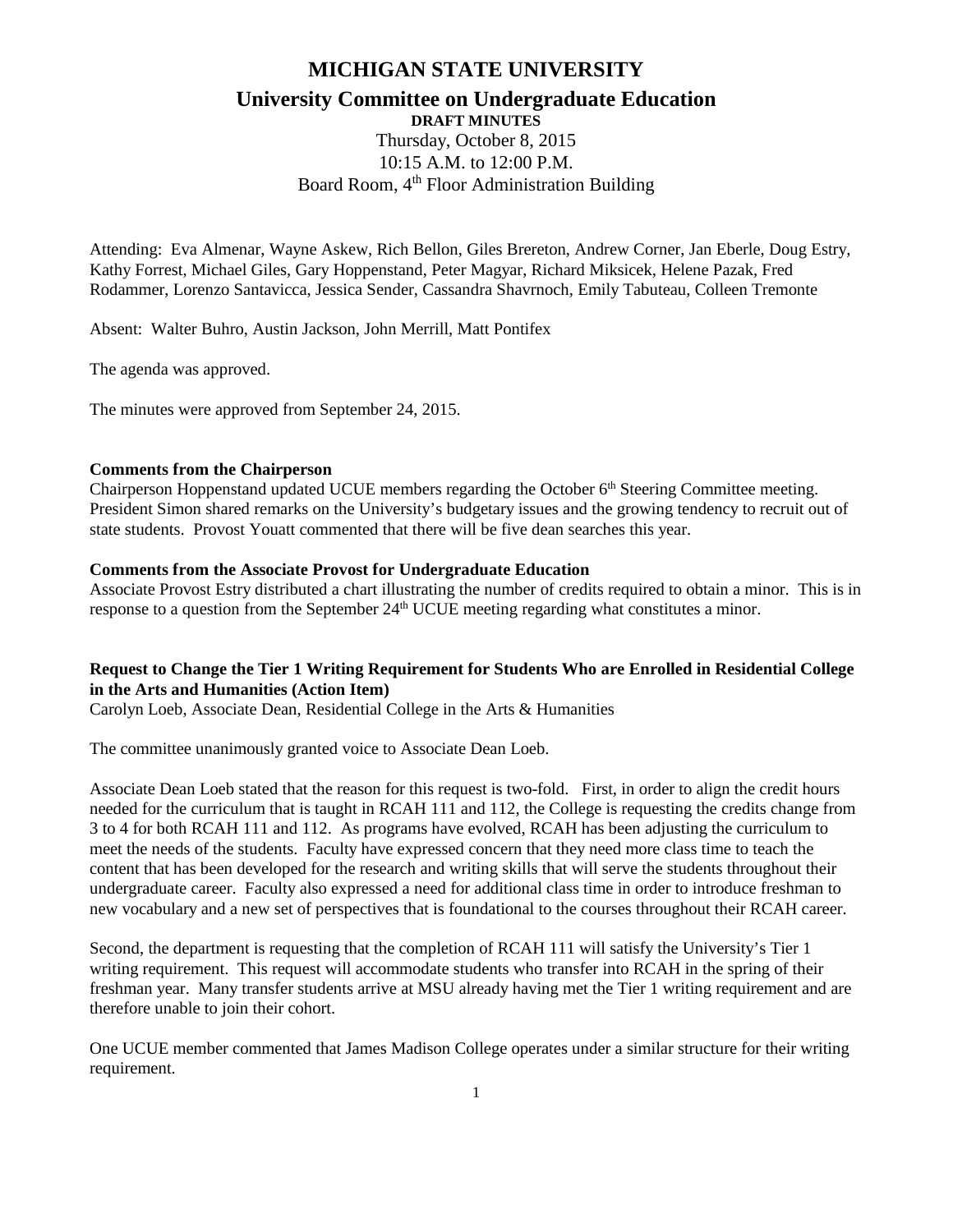Voice was withdrawn from Associate Dean Loeb.

The following motion passed unanimously.

## *The University Committee on Undergraduate Education duly considered and endorsed the request to change the Tier 1 Writing Requirement for students who are enrolled in Residential College in the Arts and Humanities.*

**Request to Change the University's Graduation Requirements – Writing Requirement (Action Item)** Julie Lindquist, Professor, Dept. of Writing, Rhetoric, and American Cultures, College of Arts & Letters Bump Halbritter, Associate Professor and Director, First Year Writing Program, Dept. of Writing, Rhetoric, and American Cultures, College of Arts & Letters

The committee unanimously granted voice to Professor Lindquist and Associate Professor Halbritter.

Professor Lindquist stated the reason for this request is to eliminate numerous separate Tier 1 writing courses with different content and replace them with one writing course called "Writing as Inquiry (WRA 101)." Currently, all Tier 1 writing courses offered by WRAC focus more on studying writing directly and less on studying the course topic related to American cultures using writing. Also, students think the courses are more topic driven than they actually are, and often they are pre enrolled in a course prior to AOP or because it fits into their schedule.

This change is being proposed based on survey data that has been collected from teachers and advisors. The switch to WRA 101 corresponds to the University's learning goals. An outcome of WRA 101 is for the students to develop transferable knowledge that will serve them throughout their academic career. In addition, having one course number to enroll in will simplify the scheduling process.

UCUE members voiced concerns about the need for diversity among students in each class and questioned how topics would be determined for WRA 101. Professor Lindquist stated that the topic is up to the instructor and students will be encouraged to suggest topics but regardless of topic, all courses will focus on the accompanying learning outcomes. The First Year Writing (FYW) curriculum includes five projects that will allow students to follow a general curriculum based on their past experiences and prior knowledge.

A brief discussion took place regarding the work load in various departments as well as how to assess the course change. Dr. Halbritter stated that the Eli Review System will be used which empowers instructors and peers to coach students with feedback and revision and promotes critical thinking and better writing.

Dr. Halbritter stated that approximately 125 sections of the first year writing course are taught each semester and the goal is not to prepare students for every writing assignment they will encounter, but to help students develop transferable knowledge about writing.

Professor Lindquist and Associate Professor Halbritter stated they have visited departments and worked with curriculum committees to discuss this proposed change and they have received positive feedback.

Voice was withdrawn from Professor Lindquist and Associate Professor Halbritter.

The following motion passed unanimously.